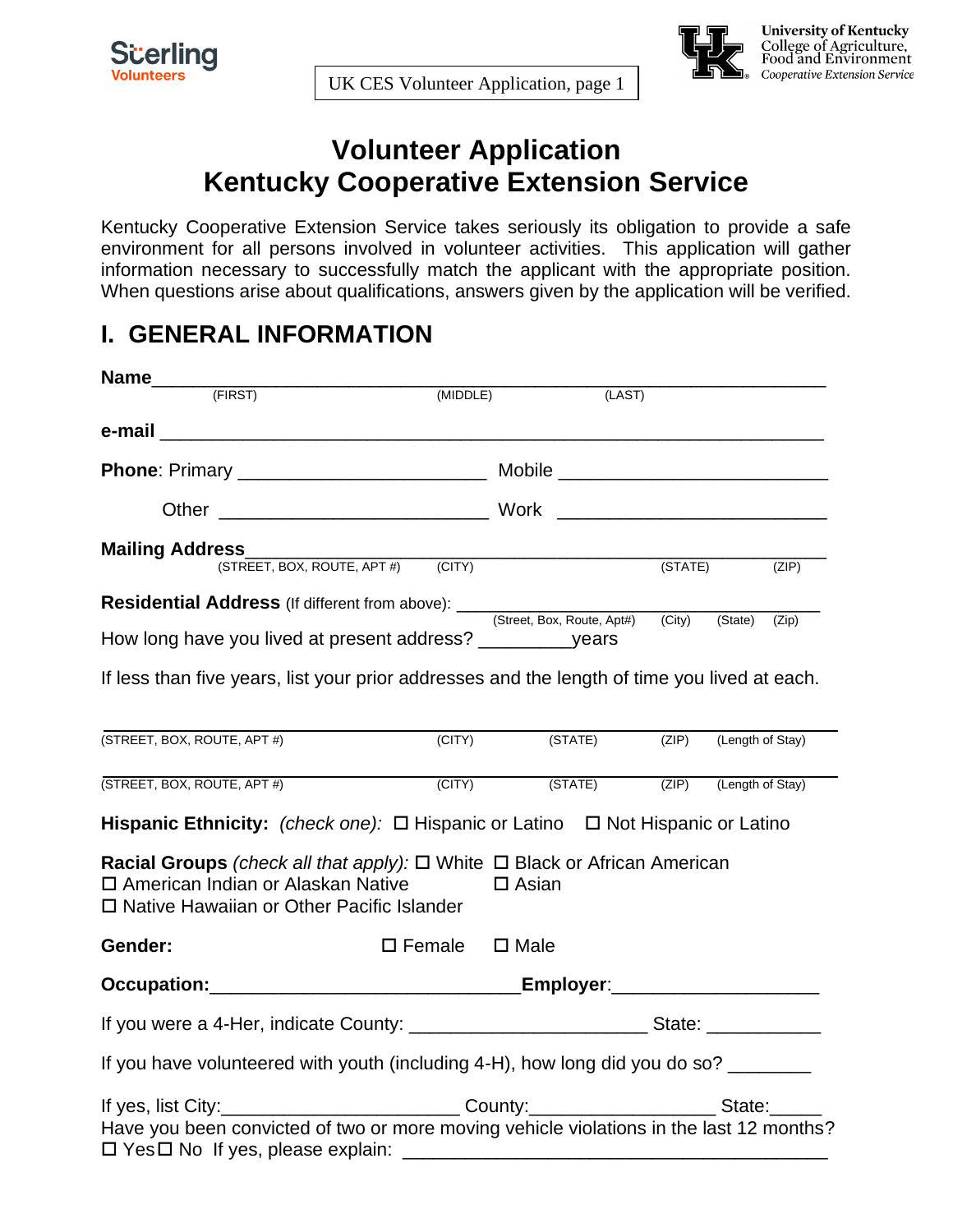

UK CES Volunteer Application, page 2



**University of Kentucky** College of Agriculture,<br>Food and Environment Cooperative Extension Service

| Previous Volunteer Experience (LIST CURRENT OR MOST RECENT EXPERIENCE FIRST)                                                                                                                                                                                                                                                                                               |                     |                       |         |         |
|----------------------------------------------------------------------------------------------------------------------------------------------------------------------------------------------------------------------------------------------------------------------------------------------------------------------------------------------------------------------------|---------------------|-----------------------|---------|---------|
| <b>ORGANIZATION</b>                                                                                                                                                                                                                                                                                                                                                        |                     | <b>VOLUNTEER ROLE</b> |         | YEAR(S) |
| <b>ORGANIZATION</b>                                                                                                                                                                                                                                                                                                                                                        |                     | <b>VOLUNTEER ROLE</b> |         | YEAR(S) |
|                                                                                                                                                                                                                                                                                                                                                                            |                     |                       |         |         |
| <b>II. EMERGENCY CONTACT INFORMATION</b>                                                                                                                                                                                                                                                                                                                                   |                     |                       |         |         |
|                                                                                                                                                                                                                                                                                                                                                                            |                     |                       |         |         |
|                                                                                                                                                                                                                                                                                                                                                                            |                     | (MIDDLE)              | (LAST)  |         |
| e-mail entrance and the contract of the contract of the contract of the contract of the contract of the contract of the contract of the contract of the contract of the contract of the contract of the contract of the contra                                                                                                                                             |                     |                       |         |         |
|                                                                                                                                                                                                                                                                                                                                                                            |                     |                       |         |         |
|                                                                                                                                                                                                                                                                                                                                                                            |                     |                       |         |         |
|                                                                                                                                                                                                                                                                                                                                                                            |                     |                       |         |         |
| (Street)                                                                                                                                                                                                                                                                                                                                                                   | (City)              |                       | (State) | (Zip)   |
|                                                                                                                                                                                                                                                                                                                                                                            |                     |                       |         |         |
|                                                                                                                                                                                                                                                                                                                                                                            |                     |                       |         |         |
|                                                                                                                                                                                                                                                                                                                                                                            |                     |                       |         |         |
|                                                                                                                                                                                                                                                                                                                                                                            |                     |                       |         |         |
|                                                                                                                                                                                                                                                                                                                                                                            | $\overline{(City)}$ |                       | (State) | (Zip)   |
| How do you know this person? example a series are a series and the series of the series of the series of the series of the series of the series of the series of the series of the series of the series of the series of the s                                                                                                                                             |                     |                       |         |         |
| I authorize the contact of the references listed above.                                                                                                                                                                                                                                                                                                                    |                     |                       |         |         |
| I understand an annual Criminal Record Check may be conducted. I understand that the misrepresentation or omission<br>of information requested is just cause for non-appointment/ termination/disengagement as a volunteer.                                                                                                                                                |                     |                       |         |         |
| If accepted as a volunteer, I agree to abide by the standards of the Kentucky Cooperative Extension Service and to fulfill<br>the volunteer responsibilities to the best of my abilities. I understand that the purpose of 4-H Youth Development<br>programs is to develop youth individually and as responsible, productive citizens. I recognize that Extension programs |                     |                       |         |         |

are part of the College of Agriculture, in which USDA, the University of Kentucky, Kentucky State University and all Kentucky counties share. As a volunteer, I am committing to involve individuals regardless of race, color, ethnic origin, national origin, creed, religion, political belief, sex, sexual orientation, gender identity, gender expression, pregnancy, marital status, genetic information, age, veteran status, or physical or mental disability.



**Cooperative Extension Service** Agriculture and Natural Resources Family and Consumer Sciences 4-H Youth Development Community and Economic Development Educational programs of Kentucky Cooperative Extension serve all people regardless of economic<br>or social status and will not discriminate on the basis of race, color, ethnic origin, national origin, creed, Feligion, political belief, sex, sexual orientation, gender identity, gender expression, pregnancy, marital<br>status, genetic information, age, veteran status, or physical or mental disability. University of Kentucky,<br>Kentuc



LEXINGTON, KY 40546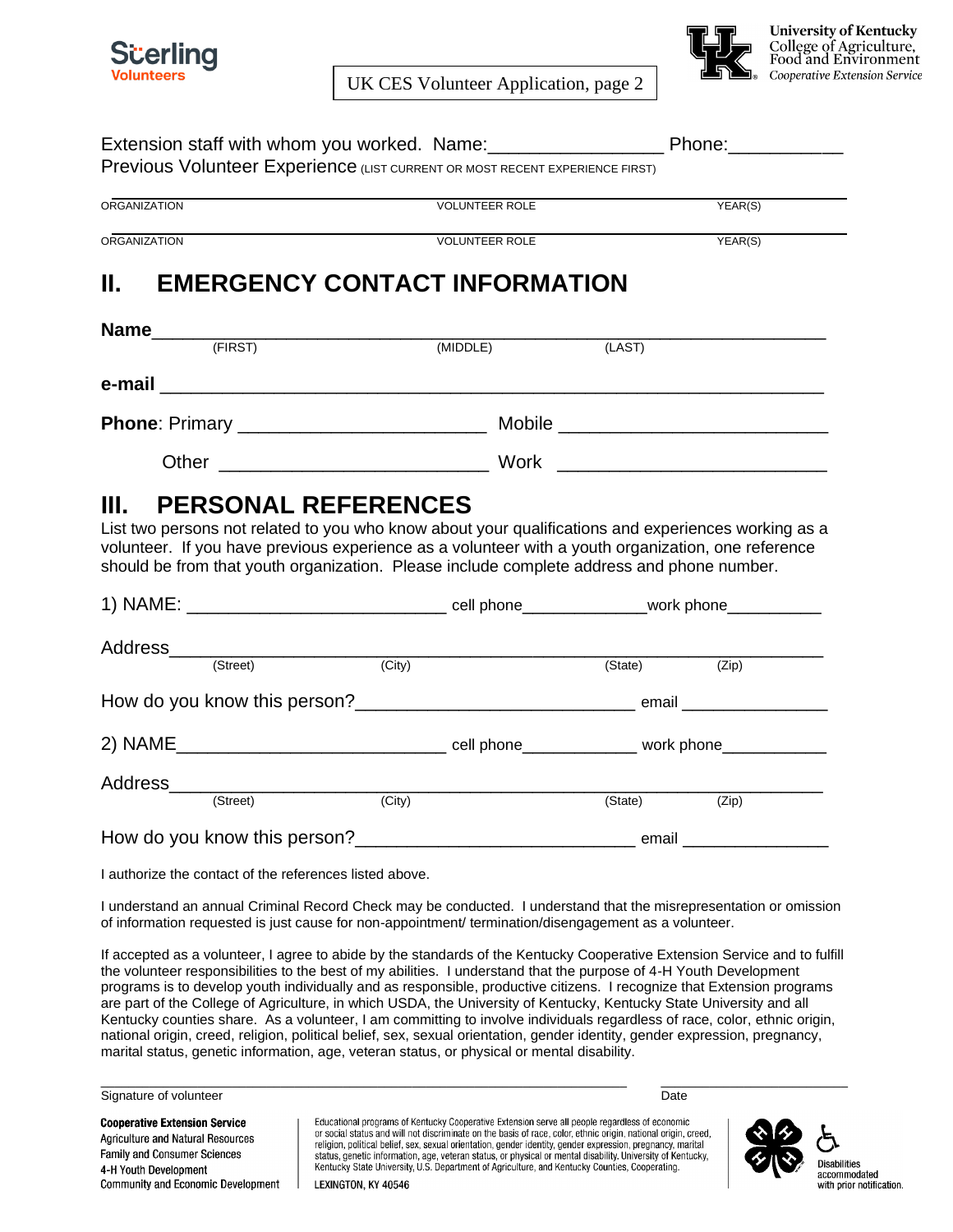

**University of Kentucky<br>College of Agriculture,<br>Food and Environment** Cooperative Extension Service

UK Motor Vehicle Record Information Form

#### **Motor Vehicle Record (MVR) Release and Information Form**

**Please provide all requested information and email form to [Eausby@uky.edu](mailto:Eausby@uky.edu) in UK Risk Management**

| <b>UK Risk Management</b><br>306 Peterson Service Building<br>Lexington, KY 40506-0005<br>Phone: (859) 257-3708<br>Services provided by:<br><b>Underwriter's Safety &amp; Claims</b><br>Phone: (502) 244-1343 | Please attach scan of Drivers'<br>License. |  |  |
|---------------------------------------------------------------------------------------------------------------------------------------------------------------------------------------------------------------|--------------------------------------------|--|--|
| <b>Department Information:</b>                                                                                                                                                                                |                                            |  |  |
| UK Department: Number: Number: Number: Number: Number: Number: Number: Number: Number: Number: Number: Number:                                                                                                |                                            |  |  |
| Supervisor/Contact: Supervisor/Contact Phone: Supervisor/Contact Phone:                                                                                                                                       |                                            |  |  |
| Driver Information: Check One ____Employee _____4-H Volunteer ____Other: ________                                                                                                                             |                                            |  |  |
| Name: Exactly as it appears on Drivers' license                                                                                                                                                               | <b>Phone:</b>                              |  |  |
|                                                                                                                                                                                                               |                                            |  |  |
|                                                                                                                                                                                                               |                                            |  |  |
|                                                                                                                                                                                                               |                                            |  |  |
| Years Driving Experience Yrs.: Mos.: Date of Hire: 1990 Million Capacity Contains                                                                                                                             |                                            |  |  |

**In connection with any application made by me, I understand that investigative background inquiries may be made on me concerning matters of motor vehicle information. I understand that you may be requesting information from various Federal, State, and other agencies which maintain records concerning past activities relating to my driving records.**

**I authorize, without reservation, any party or agency contacted to furnish the above-mentioned information and agree to hold harmless, the University of Kentucky, its Board of Trustees, officers, employees, agents, and representatives from any liability and/or responsibility for doing so. I hereby give consent to the University of Kentucky to obtain such information from Underwriter's Safety & Claims and/or any of their agents. This authorization and consent shall be valid in an original, fax, copy or electronic form. I recognize that these inquiries may be made randomly in the future and no further authorization is required by me.**

**Failure to provide all information requested may result in a delay of University of Kentucky driving privileges.**

**Driver's Signature: X Date:** 

Email completed forms to Eunice Ausby at [Eausby@uky.edu](mailto:Eausby@uky.edu)

Revision 3/16/2021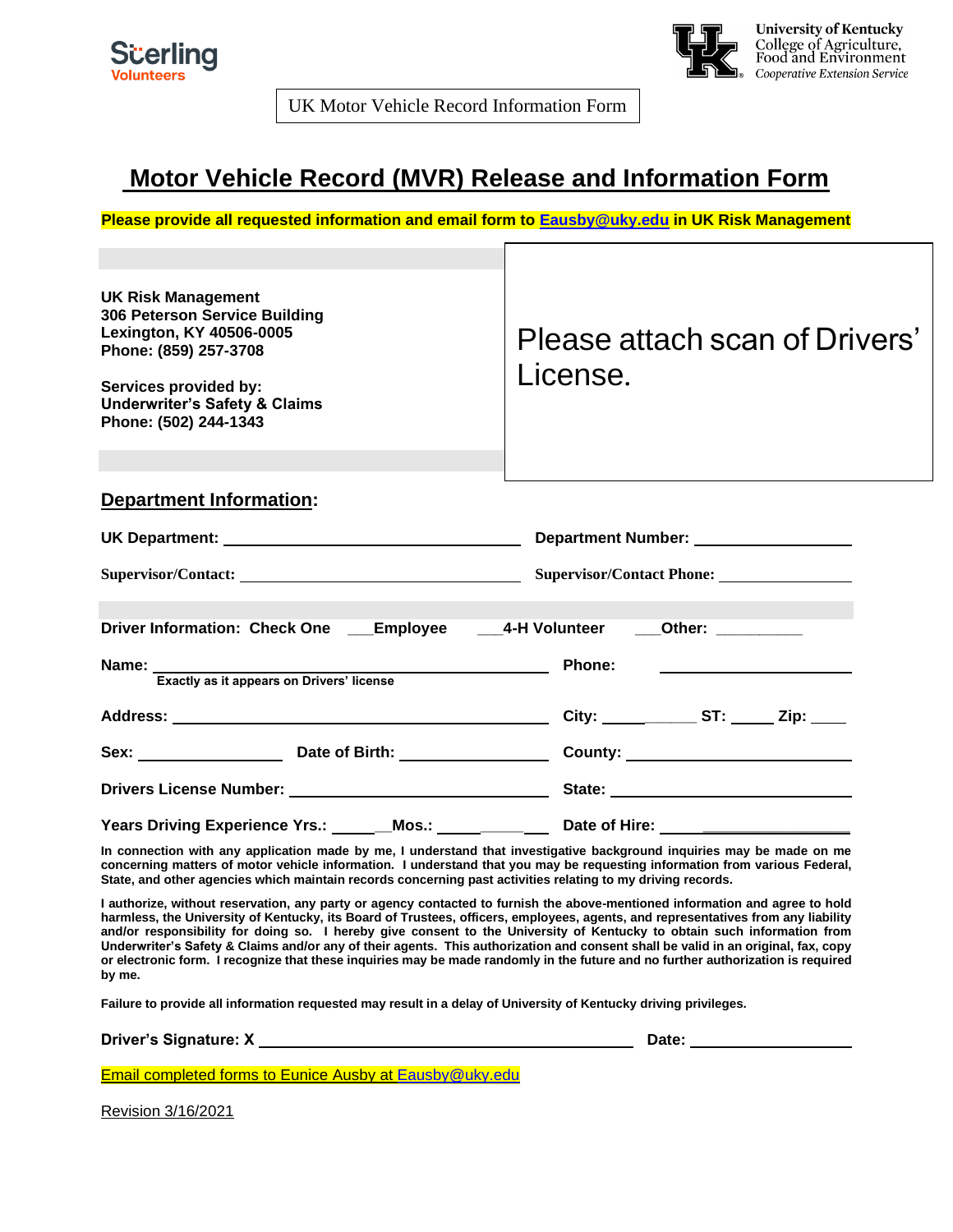

### **University of Kentucky Extension Volunteer Criminal Record Check Request**

#### **DISCLOSURE AND AUTHORIZATION FORM TO OBTAIN CONSUMER REPORTS** *Please Read Carefully Before Signing the Authorization*

In considering you for a volunteer role, Kentucky Extension will request a criminal record check from Verified Volunteers. (855) 326-1860 www.verifiedvolunteers.com as well as two personal references.

For explanation purposes:

- a "criminal record check" is a written communication of information, used in making a volunteer-related decision about you. This may include criminal history reports and driving records.
- a "personal reference" is a report of information on your character, reputation, personal characteristics or mode of living obtained from prior employers, neighbors, friends, associates or others who have such knowledge. You are entitled to disclosures regarding the nature and scope of the information requested and *"A Summary of Your Rights under the Fair Credit Reporting Act."* (Note: We will **not** run a credit check on any potential volunteer. This is simply the name of the bill.)

We must have your written authorization to obtain a criminal record check and personal reference. Before any adverse action is taken, based on information in those reports, you will be provided a copy of that report, the name, address and telephone number of Verified Volunteers and a summary of your rights under the FCRA.

To obtain a Criminal Record Check, please print your information clearly and accurately:

| Seven Year Address History: |  |  |
|-----------------------------|--|--|
|                             |  |  |
|                             |  |  |
|                             |  |  |
|                             |  |  |
|                             |  |  |

I understand that failure to provide the information requested will prohibit my involvement as a volunteer for the University of Kentucky. I understand that failure to accurately provide the information requested may result in my prosecution under KRS 523.100.

*I hereby give permission to the University of Kentucky to obtain a Criminal Record Report on me.*

**Cooperative Extension Service** Agriculture and Natural Resources Family and Consumer Sciences 4-H Youth Development Community and Economic Development

\_\_\_\_\_\_\_\_\_\_\_\_\_\_\_\_\_\_\_\_\_\_\_\_\_\_\_\_\_\_\_\_\_\_\_\_\_\_\_\_\_\_ (signature) \_\_\_\_\_\_\_\_\_\_\_\_\_\_\_\_\_ (date)

Educational programs of Kentucky Cooperative Extension serve all people regardless of economic or social status and will not discriminate on the basis of race, color, ethnic origin, national origin, creed, religion, political belief, sex, sexual orientation, gender identity, gender expression, pregnancy, marital status, genetic information, age, veteran status, or physical or mental disability. University of Kentucky, Kentucky State University, U.S. Department of Agriculture, and Kentucky Counties, Cooperating.



LEXINGTON, KY 40546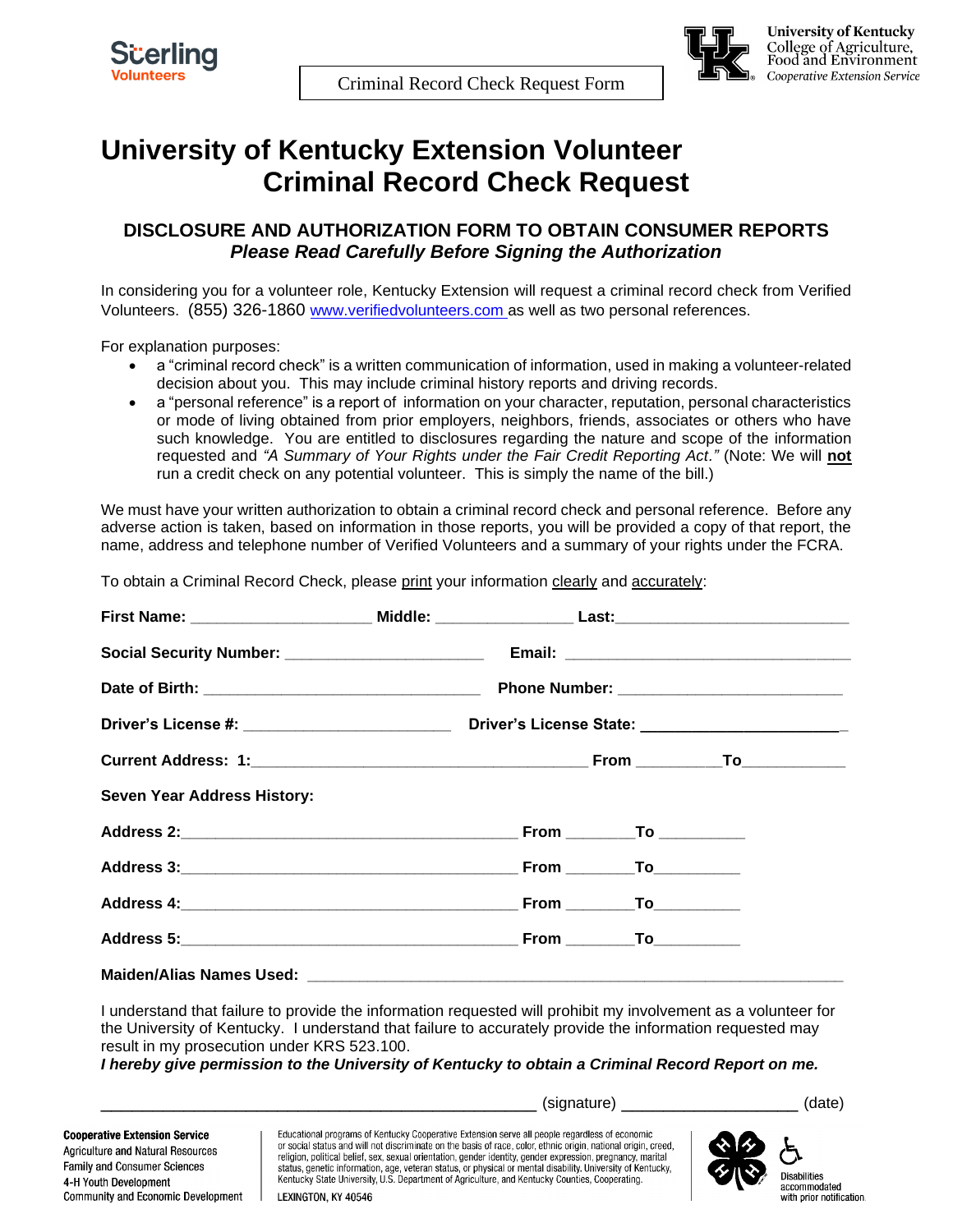

Volunteer Reference Form Placeholder #1

# **Kentucky Cooperative Extension Service Volunteer Reference Form** (attach here)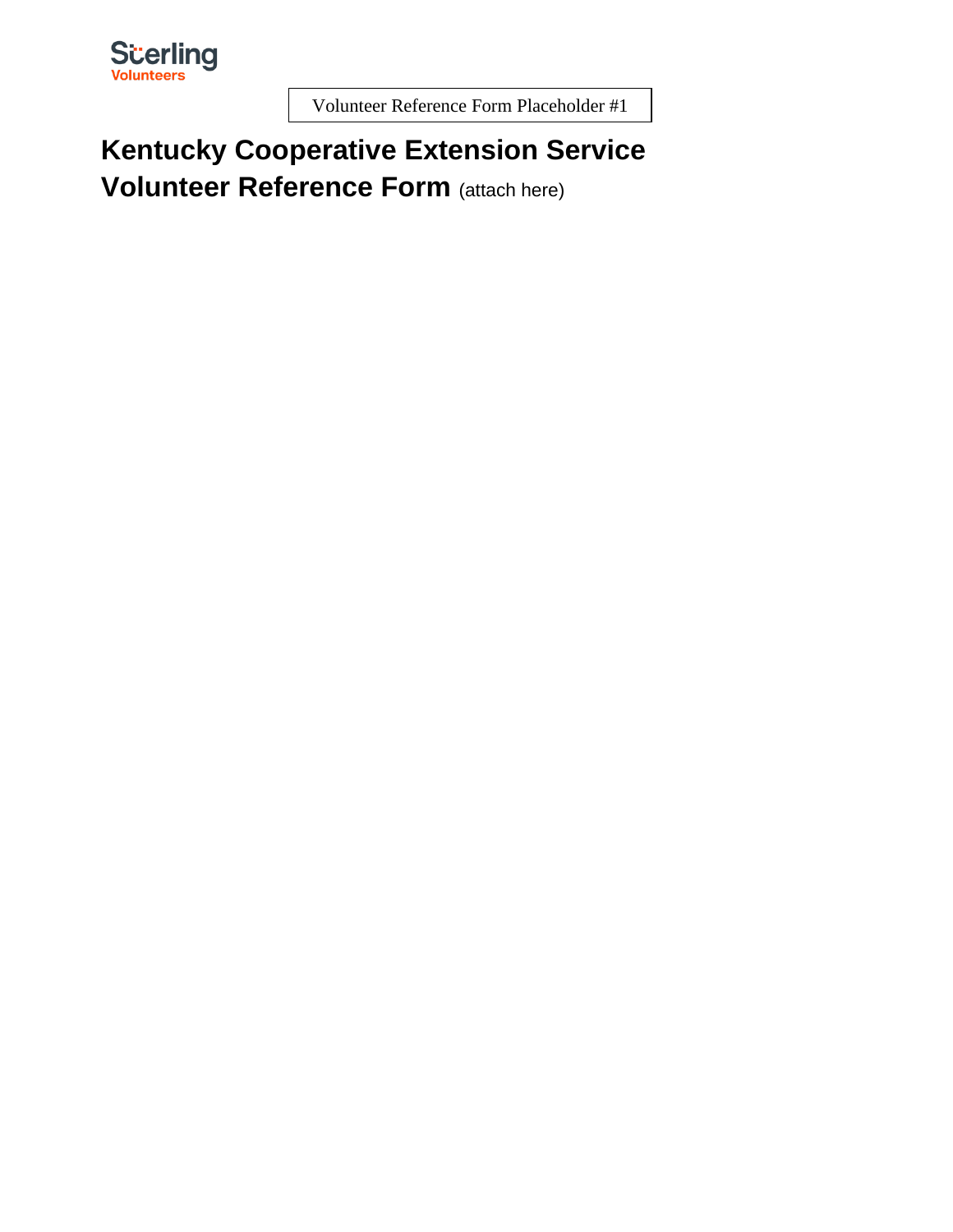

Volunteer Reference Form Placeholder #2

# **Kentucky Cooperative Extension Service Volunteer Reference Form** (attach here)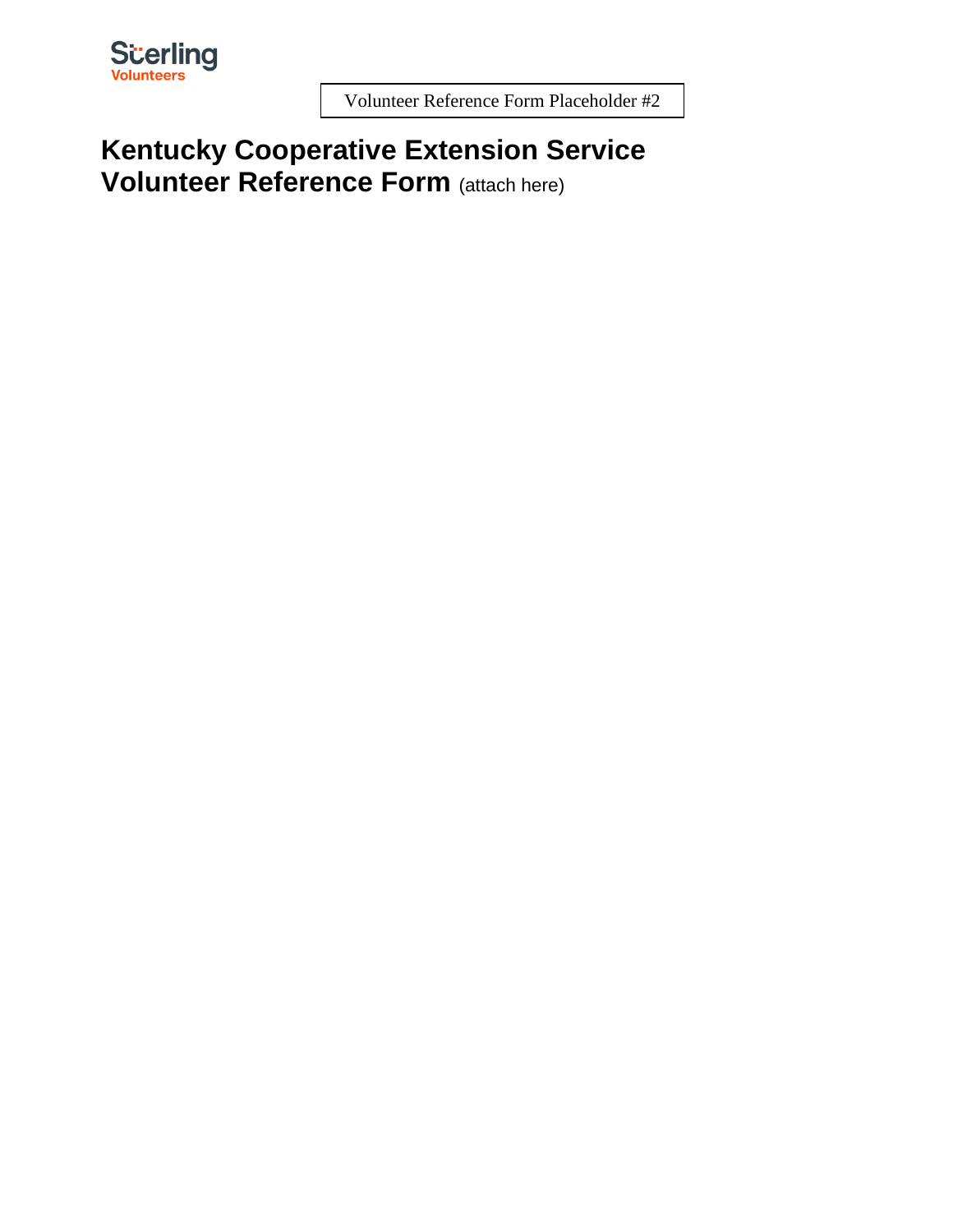

# **Kentucky CES Expectations for Volunteers**

Trust is placed in the Kentucky Cooperative Extension Service to provide quality leadership and care for individuals participating in CES programs. The opportunity to work with youth is a privileged position of trust that should be held only by those who are willing to demonstrate behaviors that fulfill this trust. These expectations for volunteers guide their involvement in Kentucky Extension activities.

The purpose of these expectations for volunteers is to ensure the safety and well-being of all participants (i.e., youth, their parents and families, paid and volunteer staff). Kentucky CES volunteers are expected to function within the guidelines of Kentucky CES and Kentucky 4-H.

The following statements relate to the role of a volunteer with Kentucky CES and represent a contractual agreement between a volunteer and Kentucky CES.

- I will represent Kentucky CES to youth and adults by conducting myself with courteous manners and language, exhibiting good sportsmanship, serving as a positive role model, and demonstrating appropriate conflict resolution skills.
- I will abide by all applicable laws and CES rules, policies, and guidelines. This includes, but is not limited to, child abuse, fiscal management procedures and substance abuse.
- I will accept supervision and support from Extension staff or management volunteers.
- I will participate in orientation and on-going volunteer education and development, including client protection standards.
- I will not consume or allow others to use alcohol or illegal drugs at any CES function.
- I will, when transporting others, operate vehicles and equipment in a safe and reliable manner and only with a valid operator's license. I will comply with all vehicular regulations and laws. All passengers will be secured by properly operating seat belts. I have the minimum vehicle insurance coverage required by the Commonwealth of KY.
- I will accept the responsibility to promote and support the vision, mission, and values of Kentucky CES and its programs.
- I will conduct myself in a manner that is in the best interest of youth, adults and CES and will not use the volunteer position for purposes of personal gain.
- I will treat animals in a humane manner and teach program participants to provide appropriate animal care and management.
- I will use technology (including social media) in an appropriate manner that reflects the best practices in youth development.
- I will not practice, condone, tolerate or allow bullying, hazing, harassment or malicious pranks.
- I will ensure that educational programs of Kentucky CES shall serve all people regardless of race, color, age, gender, religion, disability or national origin.

\_\_\_\_\_\_\_\_\_\_\_\_\_\_\_\_\_\_\_\_\_\_\_\_\_\_\_\_\_\_\_\_\_\_\_\_\_\_\_\_\_\_\_ \_\_\_\_\_\_\_\_\_\_\_\_\_\_\_\_\_\_\_\_\_\_\_\_\_

I have read, understand, and agree to abide by these expectations for volunteers. I understand that suspension or termination of my position will result if I do not meet these expectations.

Signature of Volunteer and Date Date

Signature of Supervisor or Agent **Date** Date

\_\_\_\_\_\_\_\_\_\_\_\_\_\_\_\_\_\_\_\_\_\_\_\_\_\_\_\_\_\_\_\_\_\_\_\_\_\_\_\_\_\_\_ \_\_\_\_\_\_\_\_\_\_\_\_\_\_\_\_\_\_\_\_\_\_\_\_\_

**Cooperative Extension Service Agriculture and Natural Resources** Family and Consumer Sciences 4-H Youth Development Community and Economic Development

Educational programs of Kentucky Cooperative Extension serve all people regardless of economic or social status and will not discriminate on the basis of race, color, ethnic origin, national origin, creed, religion, political belief, sex, sexual orientation, gender identity, gender expression, pregnancy, marital status, genetic information, age, veteran status, or physical or mental disability. University of Kentucky, Kentucky, Kentucky, Kentucky, Kentucky, Kentucky, LEXINGTON, KY 40546

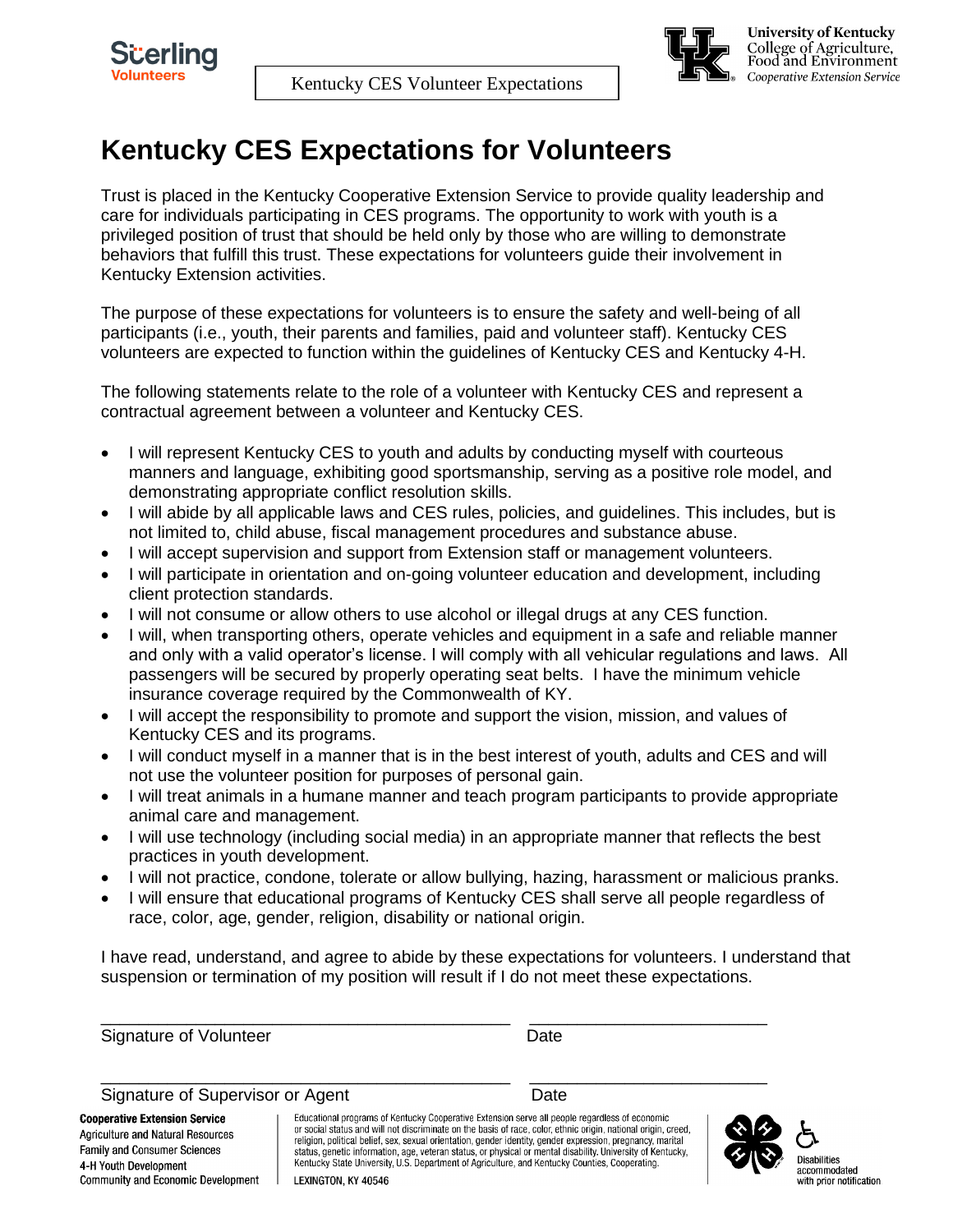

# **Interview Notes** (attach here)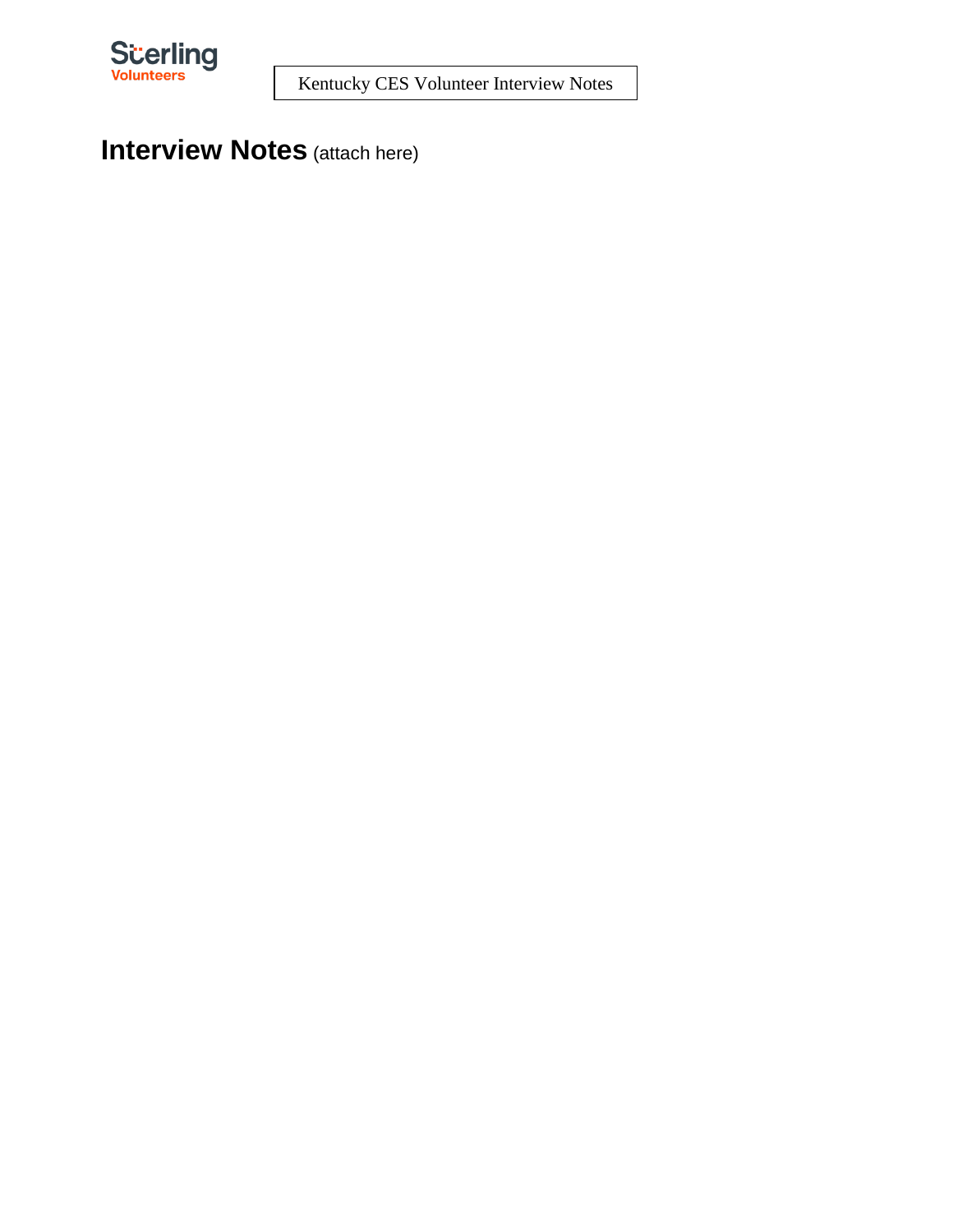

Verified Volunteer Criminal Record Check Results



**University of Kentucky** College of Agriculture,<br>Food and Environment Cooperative Extension Service

# **Criminal Record (Background) Check Results** (attach here)

#### **Disclosure Regarding Volunteer Background Report**

Kentucky Cooperative Extension Service ("COMPANY") may obtain from Sterling Volunteers, 1 State Street Plaza, New York, NY 10004, (855) 326-1860. [www.sterlingvolunteers.com,](http://www.sterlingvolunteers.com/) a consumer report and/or an investigative consumer report ("REPORT") that contains background information about you in connection with volunteerism. Verified Volunteers may obtain further reports throughout your volunteerism so as to update your report without providing further disclosure or obtaining additional consent.

The REPORT may contain information about your character, general reputation, personal characteristics and mode of living. The REPORT may include, but is not limited to, credit reports and credit history information; criminal and other public records and history; public court records; motor vehicle and driving records; and Social Security verification and address history, subject to any limitations imposed by applicable federal and state law. This information may be obtained from public record and private sources, including credit bureaus, government agencies and judicial records, and other sources.

If an investigative consumer REPORT is obtained, in addition to the description above, the nature and scope of any such REPORT will be for personal references.

Volunteer Signature\_\_\_\_\_\_\_\_\_\_\_\_\_\_\_\_\_\_\_\_\_\_\_\_\_\_\_\_\_\_\_\_\_\_\_\_ Date \_\_\_\_\_\_\_\_\_\_\_\_\_\_\_\_\_\_

#### **Authorization to Obtain a Criminal Record Check (Background Report)**

I have read the Disclosure Regarding Volunteer Background Report provided by Kentucky Cooperative Extension Service ("COMPANY") and this Authorization to Obtain Volunteer Background Report. By my signature below, I hereby consent to the preparation by Verified Volunteers, a consumer reporting agency located at 1 State Street Plaza, New York, NY 10004, (855) 326-1860, [www.sterlingvolunteers.com/](http://www.sterlingvolunteers.com/) of background reports regarding me and the release of such reports to the COMPANY and its designated representatives, to assist the COMPANY in making a volunteer decision involving me at any time after receipt of this authorization and throughout my volunteerism, to the extent permitted by law. To this end, I hereby authorize, without reservation, any state or federal law enforcement agency or court, educational institution, motor vehicle record agency, credit bureau or other information service bureau or data repository, to furnish any and all information regarding me to Verified Volunteers and/or the COMPANY itself, and authorize Verified Volunteers to provide such information to the COMPANY. I agree that a facsimile ("fax"), electronic or photographic copy of this Authorization shall be as valid as the original.

I acknowledge receipt of a copy of the Consumer Financial Protection Bureau's "A SUMMARY OF YOUR RIGHTS UNDER THE FAIR CREDIT REPORTING ACT."

Applicant's Name (Printed): \_\_\_\_\_\_\_\_\_\_\_\_\_\_\_\_\_\_\_\_\_\_\_\_\_\_\_\_\_\_\_\_\_\_\_\_\_\_\_\_\_\_\_\_\_\_\_\_\_\_\_\_\_\_\_ Applicant's Signature: **Example 2018** Date: \_\_\_\_\_\_\_\_\_\_\_\_\_\_\_\_\_\_\_\_\_\_\_\_\_\_\_\_\_\_\_\_\_\_\_\_\_\_\_\_\_\_\_\_\_\_\_\_\_\_\_\_\_\_\_\_\_\_\_\_\_\_\_\_\_\_\_\_\_\_\_\_\_ **Cooperative Extension Service** 

Agriculture and Natural Resources Family and Consumer Sciences 4-H Youth Development Community and Economic Development Educational programs of Kentucky Cooperative Extension serve all people regardless of economic or social status and will not discriminate on the basis of race, color, ethnic origin, national origin, creed, religion, political belief, sex, sexual orientation, gender identity, gender expression, pregnancy, marital status, genetic information, age, veteran status, or physical or mental disability. University of Kentucky, Kentucky State University, U.S. Department of Agriculture, and Kentucky Counties, Cooperating.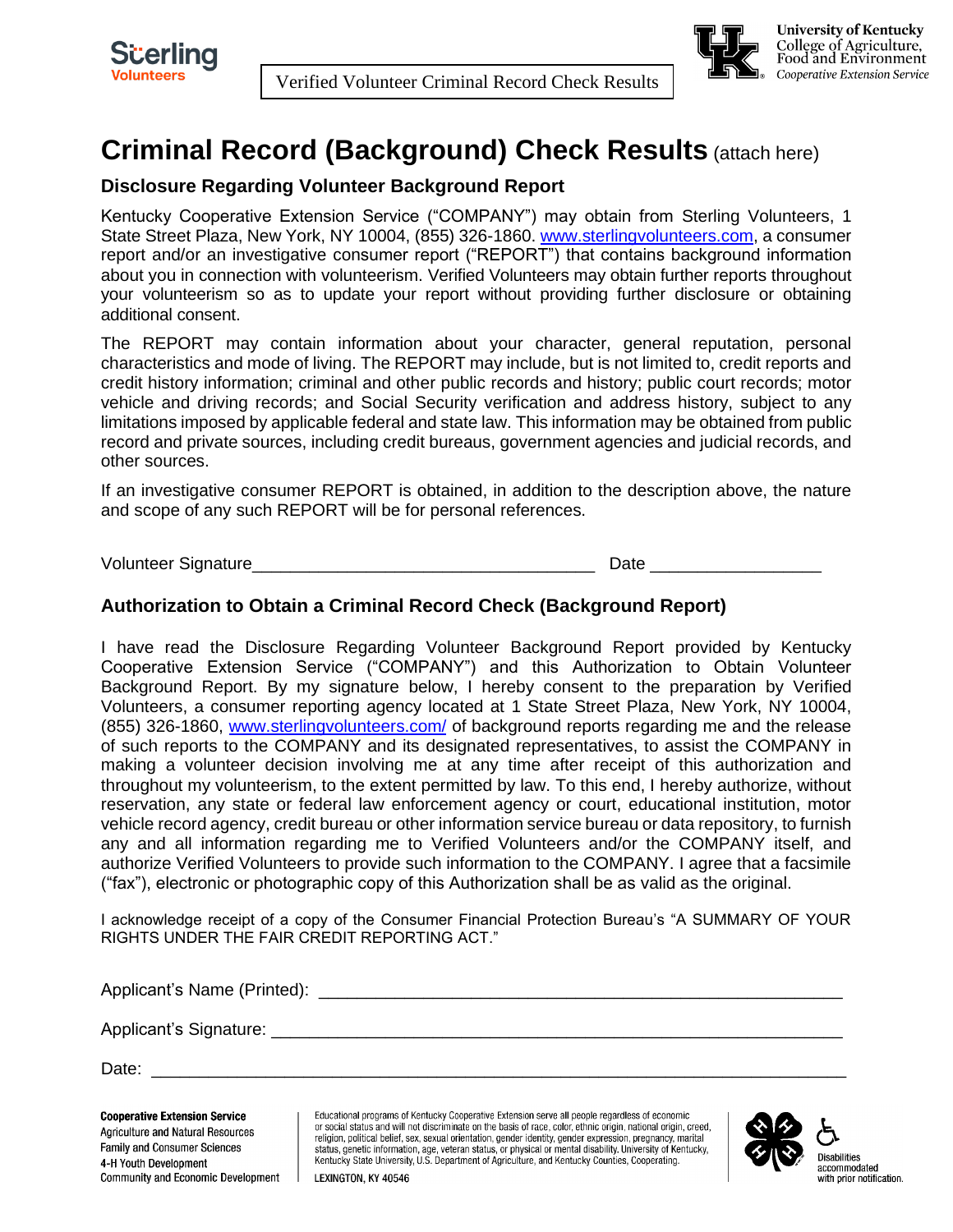

# **Sex Offender Registry Results (attach here)**

Staple the Sex Offender Registry Results (provided by Verified Volunteers) onto this page of the Volunteer Application Packet.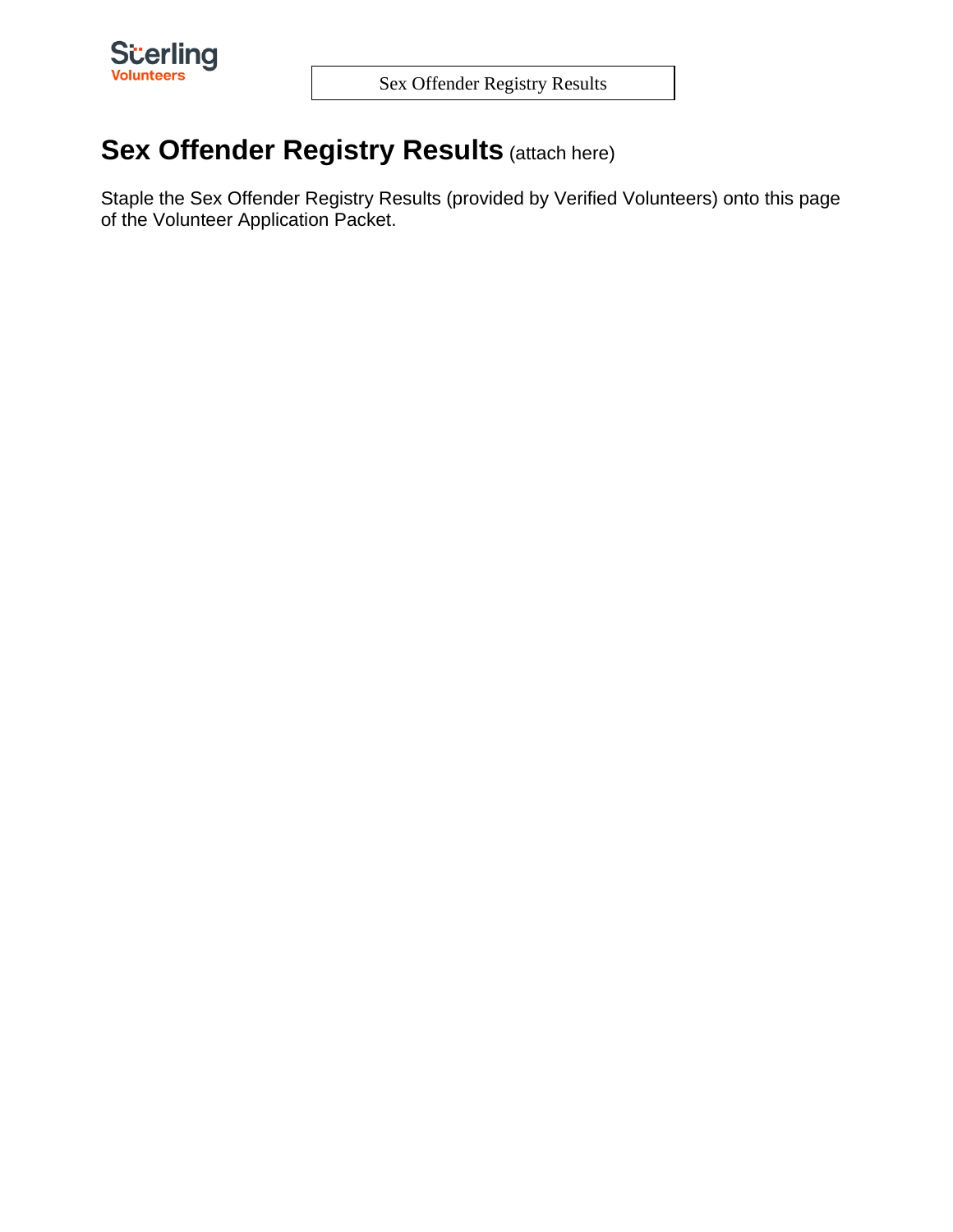

# **Volunteer Position Description (attach here)**

All volunteers are required to sign a volunteer position description for each role they serve. Volunteers who continue their service to Extension *in the same role* do not need to sign a new volunteer position description each year.

A collection of volunteer position descriptions can be found in the GEMS Toolbox at: <http://www.ca.uky.edu/agcollege/4h/oldsite/VolPosDescription/index.htm>

All volunteer position descriptions will include the following statement immediately preceding the signature lines at the bottom:

*"I have read, understand and agree to fulfill the purpose and responsibilities of this volunteer position and further agree to accept guidance and direction from the supervisor. I also understand that failure to fulfill the purpose and responsibilities of the volunteer position and to accept guidance and direction from the supervisor could result in suspension of my position. I also understand that this volunteer position is renewable annually; I will notify the supervising professional if I am no longer interested in serving."*

Prior to the end of the program year, agents will send each volunteer a letter, e-mail, thank-you note (retaining a hard copy in the volunteer's file), thanking them for their year of service. For those volunteers who the agent wants to retain, the following paragraph must be included in the letter:

*"The volunteer position in which you have served during the past year is renewable annually. I appreciate your service to Extension and to the (name) program. Unless you notify me differently, your appointment to this volunteer position is renewed for the 20\_\_ - 20\_\_ program year."*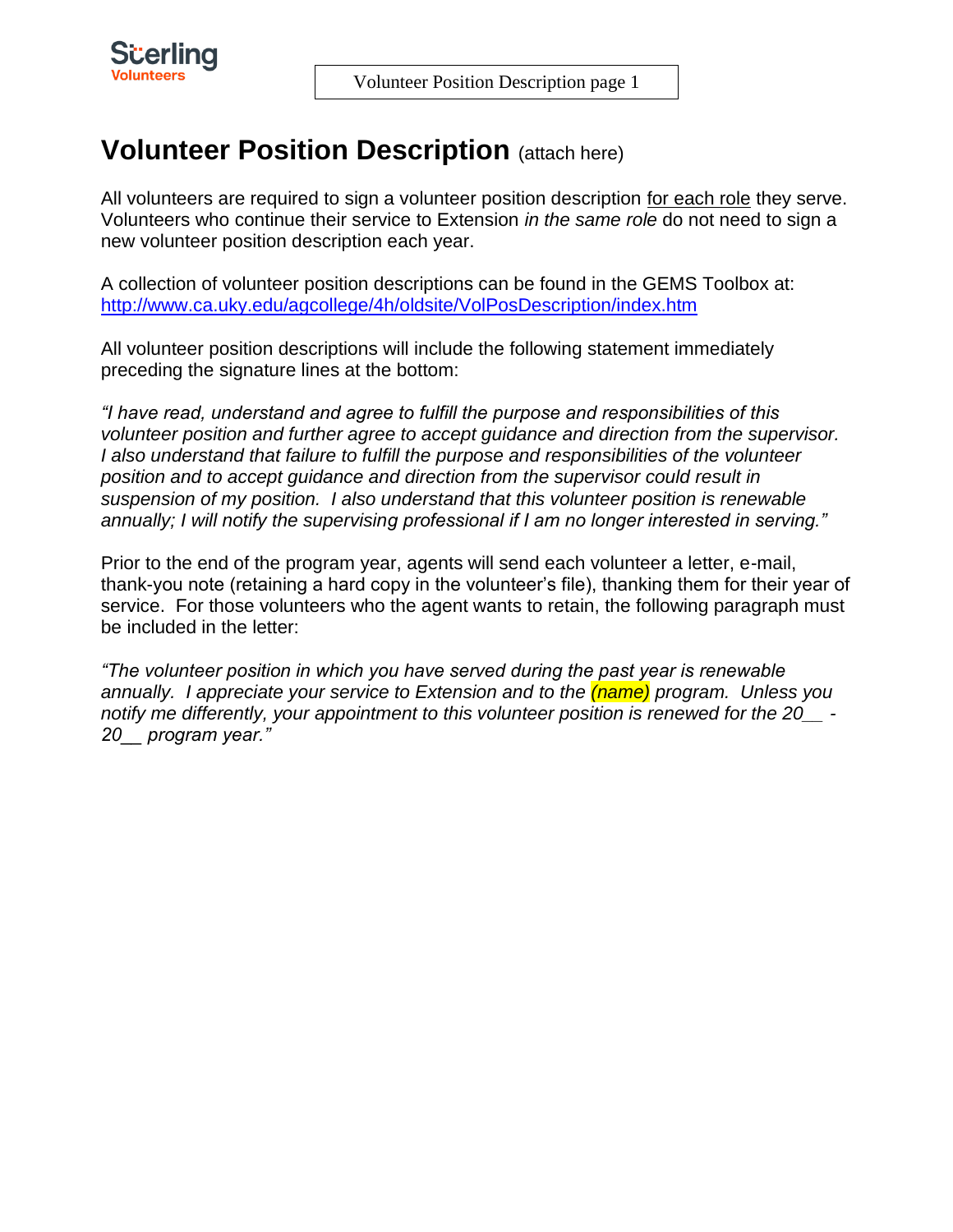

Volunteer Position Description page 2



# **NAME OF VOLUNTEER POSITION**

*(replace this template with the appropriate Volunteer Position Description)*

#### **VOLUNTEER POSITION DESCRIPTION**

Kentucky (*4-H, FCS, ANR, Horticulture, Fine Arts)* Program Kentucky Cooperative Extension Service The University of Kentucky College of Agriculture

#### **TIME REQUIRED:**

(Estimate the total time required for both preparation and actual volunteer efforts.)

#### **LOCATION:**

(Identify where the volunteering will occur.)

#### **GENERAL PURPOSE:**

(Identify the overall volunteer responsibilities and expectations, in paragraph form.)

### **SPECIFIC RESPONSIBILITIES:**

(Identify specific duties and responsibilities of the volunteer position in a bulleted list.)

**Cooperative Extension Service Agriculture and Natural Resources Family and Consumer Sciences** 4-H Youth Development Community and Economic Development Educational programs of Kentucky Cooperative Extension serve all people regardless of economic or social status and will not discriminate on the basis of race, color, ethnic origin, national origin, creed, religion, political belief, sex, sexual orientation, gender identity, gender expression, pregnancy, marital status, genetic information, age, veteran status, or physical or mental disability. University of Kentucky, Kentucky State University, U.S. Department of Agriculture, and Kentucky Counties, Cooperating.

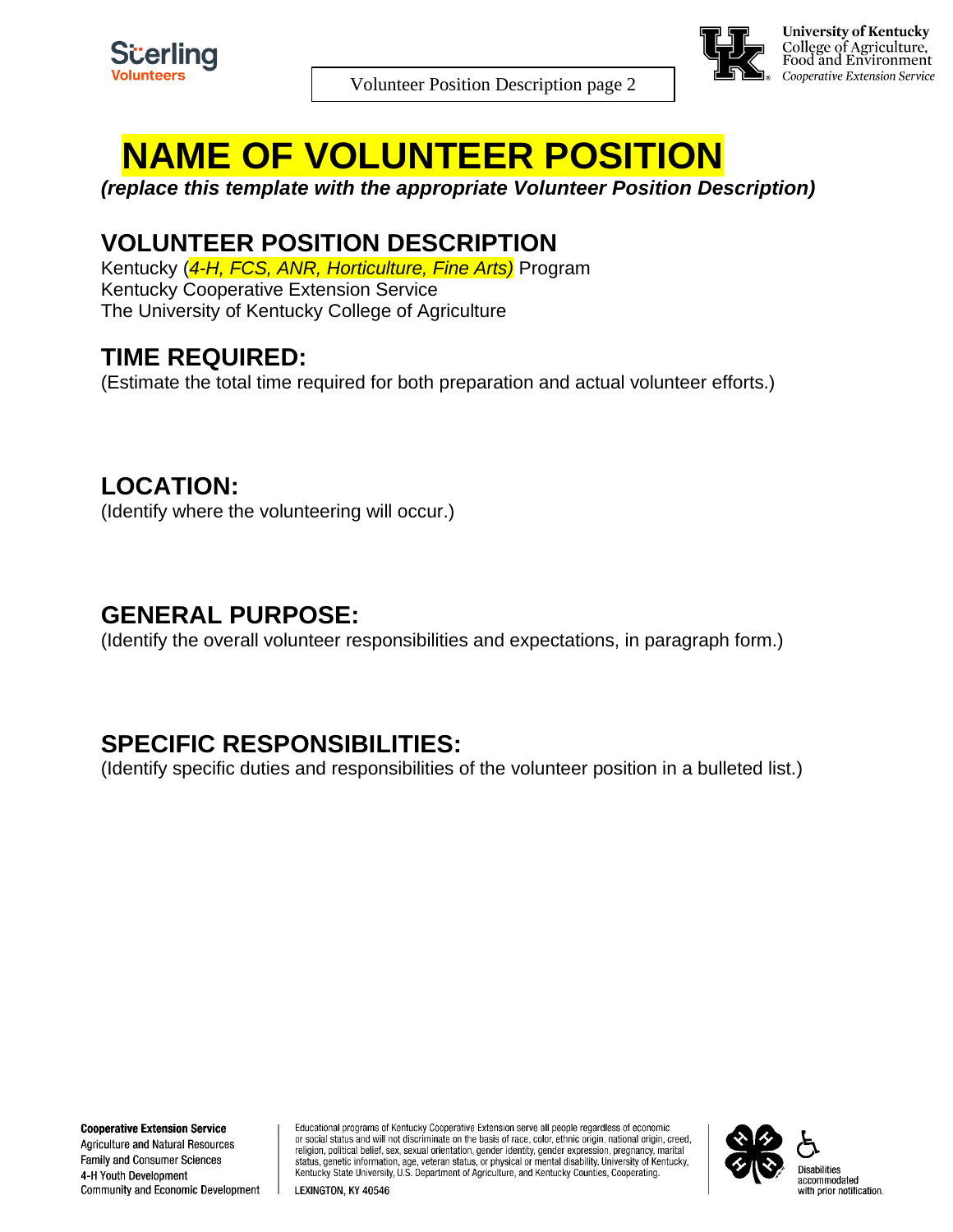

#### **QUALIFICATIONS:**

(Identify specific skills and abilities necessary for a volunteer in the specific position to be successful.)

#### **SALARY & BENEFITS:**

Unsalaried; volunteer. (Identify all benefits and "perks" which are available through this position.)

#### **SUPERVISOR:**

Name: Title: Address: City, State, Zip Phone: Fax: e-mail:

*I have read, understand and agree to fulfill the purpose and responsibilities of this volunteer position and further agree to accept guidance and direction from the supervisor. I also understand that failure to fulfill the purpose and responsibilities of the volunteer position and to accept guidance and direction from the supervisor could result in suspension of my position. I also understand that this volunteer position is renewable annually; I will notify the supervising professional if I am no longer interested in serving.*

\_\_\_\_\_\_\_\_\_\_\_\_\_\_\_\_\_\_\_\_\_\_\_\_\_\_\_\_\_\_\_\_\_\_\_\_\_\_\_\_\_\_\_\_\_\_\_\_\_\_\_\_\_\_\_\_\_\_\_\_\_\_\_\_\_\_\_\_\_\_\_\_\_\_\_\_

\_\_\_\_\_\_\_\_\_\_\_\_\_\_\_\_\_\_\_\_\_\_\_\_\_\_\_\_\_\_\_\_\_\_\_\_\_\_\_\_\_\_\_\_\_\_\_\_\_\_\_\_\_\_\_\_\_\_\_\_\_\_\_\_\_\_\_\_\_\_\_\_\_\_\_\_

### **SIGNATURES:**

Signature of volunteer and the state of the Date Date of the Date Date of the Date of the Date of the Date of the Date of the Date of the Date of the Date of the Date of the Date of the Date of the Date of the Date of the

Signature of supervisor **Date** 

*A collection of volunteer position descriptions can be found at: <http://ces-manuals.ca.uky.edu/content/volunteer-position-descriptions> <https://ces-manuals.ca.uky.edu/content/volunteer-position-descriptions>*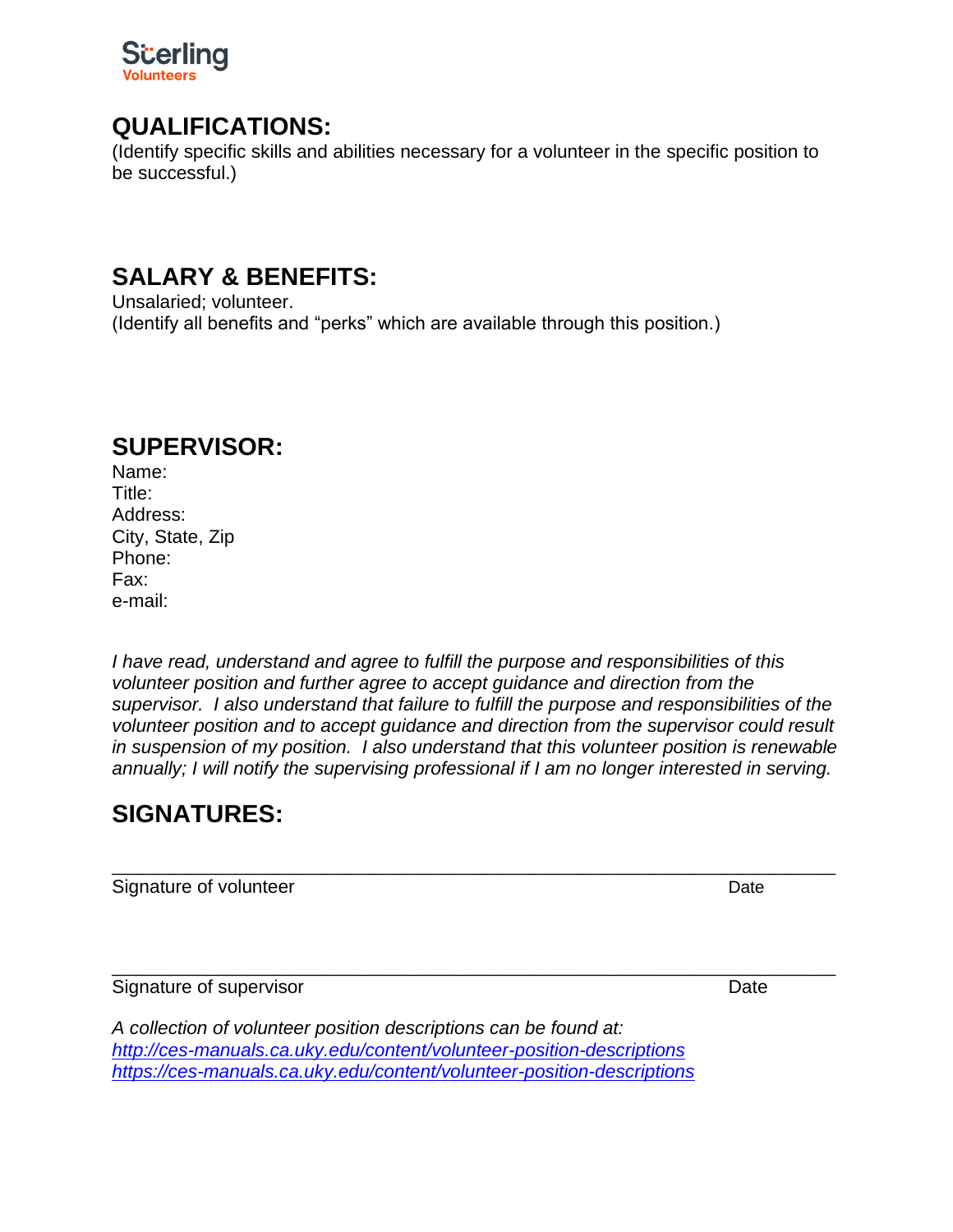



### **Kentucky Cooperative Extension Service Volunteer Reference Form**

|    |                                                                                                                                                               | $\overline{City}$ | <b>State</b> | Zip |  |  |  |
|----|---------------------------------------------------------------------------------------------------------------------------------------------------------------|-------------------|--------------|-----|--|--|--|
|    | (Provide a written volunteer position description if done by letter. Provide a brief synopsis of the volunteer<br>position description if done by telephone.) |                   |              |     |  |  |  |
|    |                                                                                                                                                               |                   |              |     |  |  |  |
|    | (If done by letter, use date of completion.)                                                                                                                  |                   |              |     |  |  |  |
| 1. |                                                                                                                                                               |                   |              |     |  |  |  |
| 2. | What are the applicant's strengths and weaknesses as applied to this position?                                                                                |                   |              |     |  |  |  |
|    |                                                                                                                                                               |                   |              |     |  |  |  |
|    |                                                                                                                                                               |                   |              |     |  |  |  |
| 3. | Would you be willing to place your child or any other child for whom you are<br>responsible under their supervision? No _______ Yes _______ Why or why not?   |                   |              |     |  |  |  |
| 3. | Why do you consider this applicant to be a positive role model for youth?                                                                                     |                   |              |     |  |  |  |

\_\_\_\_\_\_\_\_\_\_\_\_\_\_\_\_\_\_\_\_\_\_\_\_\_\_\_\_\_\_\_\_\_\_\_\_\_\_\_\_\_\_\_\_\_\_\_\_\_\_\_\_\_\_\_\_\_\_\_\_\_\_\_\_